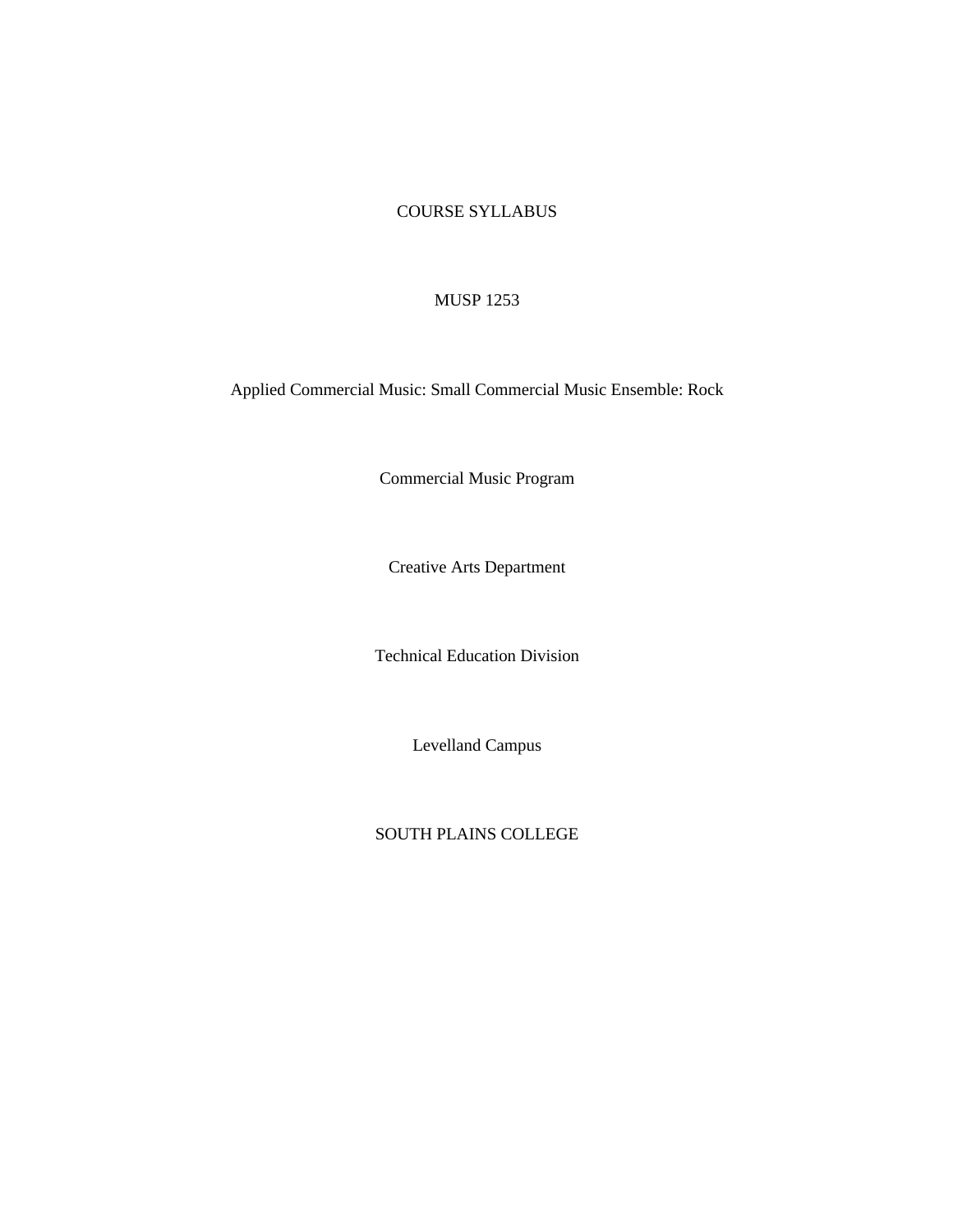Instructor: Brian Tate CA 157 Email: btate@southplainscollege.edu Phone: (806) 716-2290

COURSE TITLE: MUSP 1253 Applied Commercial Music: Small Commercial Music Ensemble: Rock

South Plains College Improves Each Student's Life.

\*\*\*\*\*\*\*\*\*\*\*\*\*\*\*\*\*\*\*\*\*\*\*\*\*\*\*\*\*\*\*\*\*\*\*\*\*\*\*\*\*\*\*\*\*\*\*\*\*\*\*\*\*\*\*\*\*\*\*\*\*\*\*\*\*\*\*\*\*\*\*\*

- I. GENERAL COURSE INFORMATION
- A. Course Description: Participation in a rock ensemble concentrating on commercial music performance styles.
- B. End of Course Learning Outcomes: Demonstrate rehearsal skills to include ensemble precision, intonation, sight-reading, sound, and style; demonstrate applicable repertoire; demonstrate appropriate improvisational ability; and present performance of prepared material.
- C. Academic Integrity: Refer to College Catalog p.23.
- D. SCANS and Foundation Skills: This course will provide the following SCANS skills: C-1,3,4,5,6,7,9,12,13,14,15,17,18,20; and the following foundation skills: F-1, 2, 5,6,7,8,9,10,11,12,13,14,15,16,17. (Note: a complete list of SCANS competencies and foundation skills is located on the reverse side of the title page.)
- E. VERIFICATION OF WORKPLACE COMPETENCIES: successful completion of this course will equip the students with the skills necessary to complete the Capstone Experience presented at the end of the fourth semester of study for degree candidates.

Capstone Experience: Students seeking the A.A.A. Degree or Certificate in Commercial Music must satisfactorily complete specific requirements 1] As a performer in a fulllength televised public performance (music festival), and 2] by passing all applicable Barrier Exams.

These festivals occur twice a year (once at the completion of the fall and spring semesters).

- II. SPECIFIC COURSE / INSTRUCTOR REQUIREMENTS:
- A. Textbook and Other Materials: Handouts provided by instructor. Students need to bring handouts to every rehearsal. Students need to keep a folder of charts, as a significant part of their grade.
- B. Attendance/Tardiness Policy. The South Plains College attendance policy is stated in the General Catalog. Absence and tardiness degrade the effectiveness of a performing ensemble, so enthusiastic attendance is required. After 2 unexcused absences, each absence thereafter reduces your average by one letter grade. 4 successive absences (2 weeks) will give the instructor grounds to drop the student with an X or an F, at the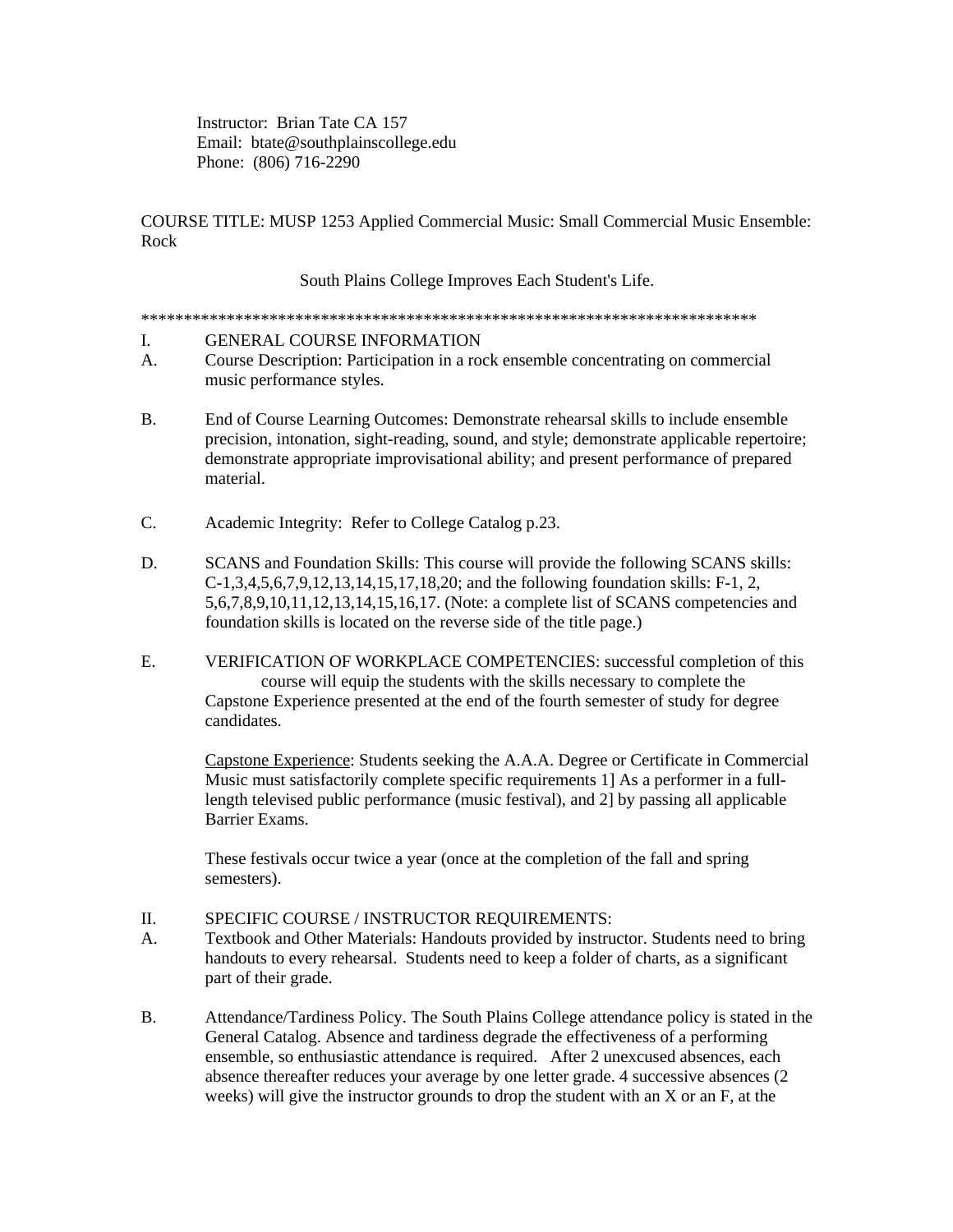instructor's discretion. Students arriving after appointed class time are tardy. Students not ready to rehearse by 10 minutes after the class is scheduled to begin are tardy. The instructor will be the final arbiter of excused absences.

This course requires attendance of an additional 16 hours of supervised instruction. This may include the following: Outside of school performances Additional scheduled rehearsals Audio for Video tracking in CB170 Attend Educational Film Events Fest week attendance (5 hours per night)

C. Assignment Policy. Assignments will consist of learning and rehearsing material chosen by the instructor. NOTE: Class time is ensemble rehearsal time. The student is expected to prepare individually, outside of class. The ensemble instructor will help in difficult areas, as will your private lesson instructor,

Students are required to keep a folder of all printed (and/or manuscript) materials received in ensemble class. Lesson activities related to the use of these materials may be a part of the course of study.

- D. Grading Policy/Procedure and/or methods of evaluation.
	- 1) Attendance/Lab 30%
	- 2) Professionalism 20%
	- 3) Musicianship 30%
	- 4) Final Performance 20%

A daily grade based on item 1 and 2 will create an average for the student.

- III. COURSE OUTLINE: Students will rehearse musical charts twice a week during normal class times. These charts will allow students the opportunity to learn and interpret various styles of music. Students will learn to read music, listen and interact with each other, and blend well with other musicians. The rehearsed pieces will be performed in such venues as required by the instructor.
- IV. ACCOMMODATIONS: South Plains College strives to accommodate the individual needs of all students in order to enhance their opportunities for success in the context of a comprehensive community college setting. It is the policy of South Plains College to offer all educational and employment opportunities without regard to race, color, national origin, religion, gender, disability or age (SPC Equal Opportunity Policy-- General Catalog).
- V. DISABILITIES: Students with disabilities, including but not limited to physical, psychiatric, or learning disabilities, who wish to request accommodations in this class should notify the Disability Services Office early in the semester so that the appropriate arrangements may be made. In accordance with federal law, a student requesting accommodations must provide acceptable documentation of his/her disability. For more information, call or visit the Disability Services Office in the Student Health & Wellness Office, 806-716-2577.